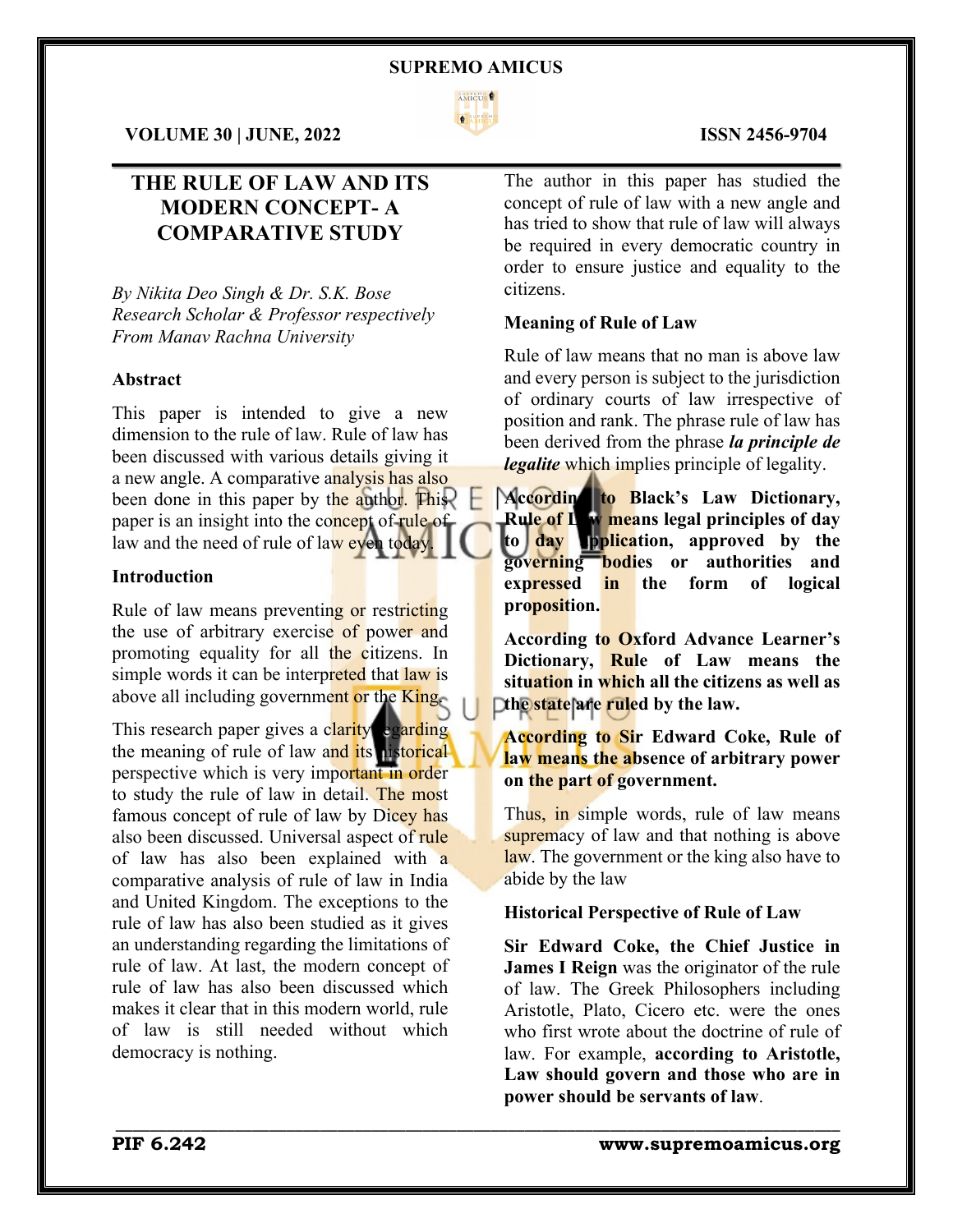

 $\mathcal{L}_\mathcal{L} = \mathcal{L}_\mathcal{L} = \mathcal{L}_\mathcal{L} = \mathcal{L}_\mathcal{L} = \mathcal{L}_\mathcal{L} = \mathcal{L}_\mathcal{L} = \mathcal{L}_\mathcal{L} = \mathcal{L}_\mathcal{L} = \mathcal{L}_\mathcal{L} = \mathcal{L}_\mathcal{L} = \mathcal{L}_\mathcal{L} = \mathcal{L}_\mathcal{L} = \mathcal{L}_\mathcal{L} = \mathcal{L}_\mathcal{L} = \mathcal{L}_\mathcal{L} = \mathcal{L}_\mathcal{L} = \mathcal{L}_\mathcal{L}$ 

# **VOLUME 30 | JUNE, 2022 ISSN 2456-9704**

The term rule of law has been originated from England around 1215 when King John of England signed the Magna Carta. The signing of Magna Carta meant that law would be supreme as it would be above the consent of the Monarchy. There was a fight between the Monarchy and the Parliament for supreme authority but the conflict was in favour of the Parliament. Thus, the Parliament made laws which had led to the control and limitation towards the power of Monarchy. Thus, the Executives in England became subjected to the law of the Parliament and this how the rule of law began in England.

In the United States of America, this doctrine of rule of law was first introduced in 1776 by the Constitutional lawyer, Paine according to whom law is the king and no one else.

In modern sense, more ideas regarding rule of law was developed by the most famous English Constitutional lawyer, Dicey.

# **Concept of Rule of law by Dicey**

The concept of rule of law came into picture through Sir Edward Coke who beloved that King is under God as well as Law. The base for this rule of law was given by Albert Venn Dicey. **In 1885, Dicey developed the concept given by Coke in his book, "Law and Constitution".**

According to Dicey, the Rule of law consists of three pillars which are based on the concept that the government should be based on the principles of law and not of men. These are:-

# • **Supremacy of Law**

It is the first pillar for the concept of rule of law given by Dicey. This means that law is above all the people including the people who are administering it. Rule of law had been

constituted in order to promote absolute supremacy of law so that there is no arbitrariness. In other words, a person can only be punished for the breach of law and not for anything else.

#### • **Equality before Law**

This is the second most important pillar of rule of law as given by Dicey. Every individual is subjected to the ordinary law and jurisdiction of the ordinary court irrespective of their ranks or position. Special laws and special courts were considered as a threat to the equality as explained by Dicey. Therefore, same set of laws must be there for

all the individuals and must be adjudicated by the same will courts which was believed by Dicey.

#### • **Predominance of the Legal Spirit**

According to Dicey, this third pillar of rule of law means that in order to enforce rule of law, an enforcing authority is required. Dicey considered courts to be the Doest enforcing authority without any impartiality and external influence. Therefore, Dicey believed in independent judiciary and not on written Constitution for protecting individual's fundamentals.

#### **Universality of Rule of Law**

Rule of law is considered to be very durable which delivers mainly four universal principles:-

- **Accountable**: Both government and citizens are accountable under the law.
- **Law is just**: Law has clarity. It is publicized and stable. Law is evenly applied.
- Fair and Accessible: The process by which law has been made either through

#### **PIF 6.242 www.supremoamicus.org**

# \_\_\_\_\_\_\_\_\_\_\_\_\_\_\_\_\_\_\_\_\_\_\_\_\_\_\_\_\_\_\_\_\_\_\_\_\_\_\_\_\_\_\_\_\_\_\_\_\_\_\_\_\_\_\_\_\_\_\_\_\_\_\_\_\_\_\_\_\_\_\_\_\_\_\_\_\_\_\_\_\_\_\_\_\_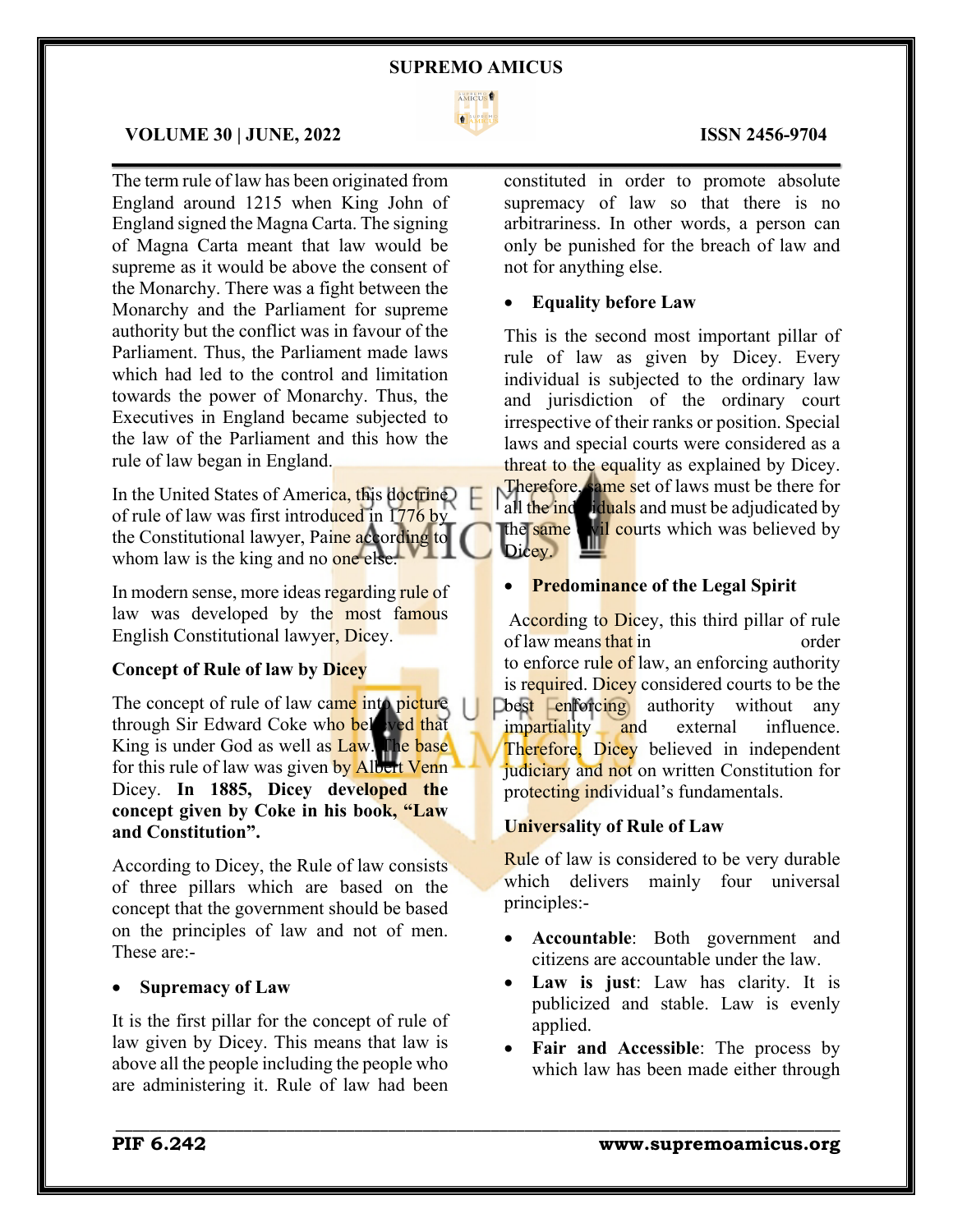

 $\mathcal{L}_\mathcal{L} = \mathcal{L}_\mathcal{L} = \mathcal{L}_\mathcal{L} = \mathcal{L}_\mathcal{L} = \mathcal{L}_\mathcal{L} = \mathcal{L}_\mathcal{L} = \mathcal{L}_\mathcal{L} = \mathcal{L}_\mathcal{L} = \mathcal{L}_\mathcal{L} = \mathcal{L}_\mathcal{L} = \mathcal{L}_\mathcal{L} = \mathcal{L}_\mathcal{L} = \mathcal{L}_\mathcal{L} = \mathcal{L}_\mathcal{L} = \mathcal{L}_\mathcal{L} = \mathcal{L}_\mathcal{L} = \mathcal{L}_\mathcal{L}$ 

\_\_\_\_\_\_\_\_\_\_\_\_\_\_\_\_\_\_\_\_\_\_\_\_\_\_\_\_\_\_\_\_\_\_\_\_\_\_\_\_\_\_\_\_\_\_\_\_\_\_\_\_\_\_\_\_\_\_\_\_\_\_\_\_\_\_\_\_\_\_\_\_\_\_\_\_\_\_\_\_\_\_\_\_\_

## **VOLUME 30 | JUNE, 2022 ISSN 2456-9704**

administration etc. and is enforced are fair, accessible and efficient.

• **Justice is Impartial**: Justice is delivered timely and is competent. Law also restricts the arbitrary use of power.

These four universal principles mentioned above of the rule of law works as a definition of the rule of law and are accepted standards and norms universally.

# **Rule of law in India**

India has been an advocate of rule of law since ancient times. For example: Dharma's dominion was established by Dharmashastras or Nitishastras and even the King was subjected to the control of Dharma.

India adopted the rule of law in the influen of its implementation in England. The requirements of rule of law are fulfilled by the Indian Constitution which is known as the Grundnorm of the country. Constitution is considered as the supreme law of land and nothing is higher than this.

India has a written Constitution as well as body of laws which are subjected to it and deals with various issues such as  $\frac{1}{4}$  as  $\frac{1}{4}$  and regulations, executive orders and conventions. Together they are called law and their application to the general public is called rule of law.

Liberty, justice, equality and fraternity are some of the elements of the Indian Constitution which are mentioned in the Preamble and this is what is known as rule of law.

# Parliament and State Legislatures are democratically elected. Mechanism for Judicial Review are also included in the Indian Constitution.

The court also has played a very important role in the establishment of rule of law. Following are some of the examples:

## • **Keshvananda Bharti v. State of kerela1**

In this case, some of the property of the petitioner was acquired by the government. It was decided that the Judiciary has the authority to amend the Constitution for the benefit of the people. Therefore, it was clear that the b<sub>asic</sub> structure of the Constitution cannot be changed and this framework was determined as the rule of law.

# • **ADM Jabalpur v. Shivkant Shukla2**

In this case, fundamental rights of the people were removed forcefully due to declaration of emergency. The question before the court was whether Article 21 will protect people's lives and freedom. According to the court, Article 21 guarantees life and liberty and also stated further that though Article 21 loses procedural power during the declaration of emergency but it will retain its substantive power.

# • **Maneka Gandhi v. Union of India3**

Under this case of dispute, the passport of the petitioner was confiscated in the public interest. The petitioner filed a complaint in court raising concern regarding the relationship between Article 14, 21 and 19. The Supreme Court expanded the reach of Article 21 by declaring that no one shall be

## **PIF 6.242 www.supremoamicus.org**

<sup>&</sup>lt;sup>1</sup> Keshvananda Bharti v. State of kerela (1973) 4 SCC 225

<sup>2</sup> ADM Jabalpur v. Shivkant Shukla (1976) 2 SCC 521

<sup>3</sup> Maneka Gandhi v. Union of India (1978) AIR 597, 1978 SCR (2) 621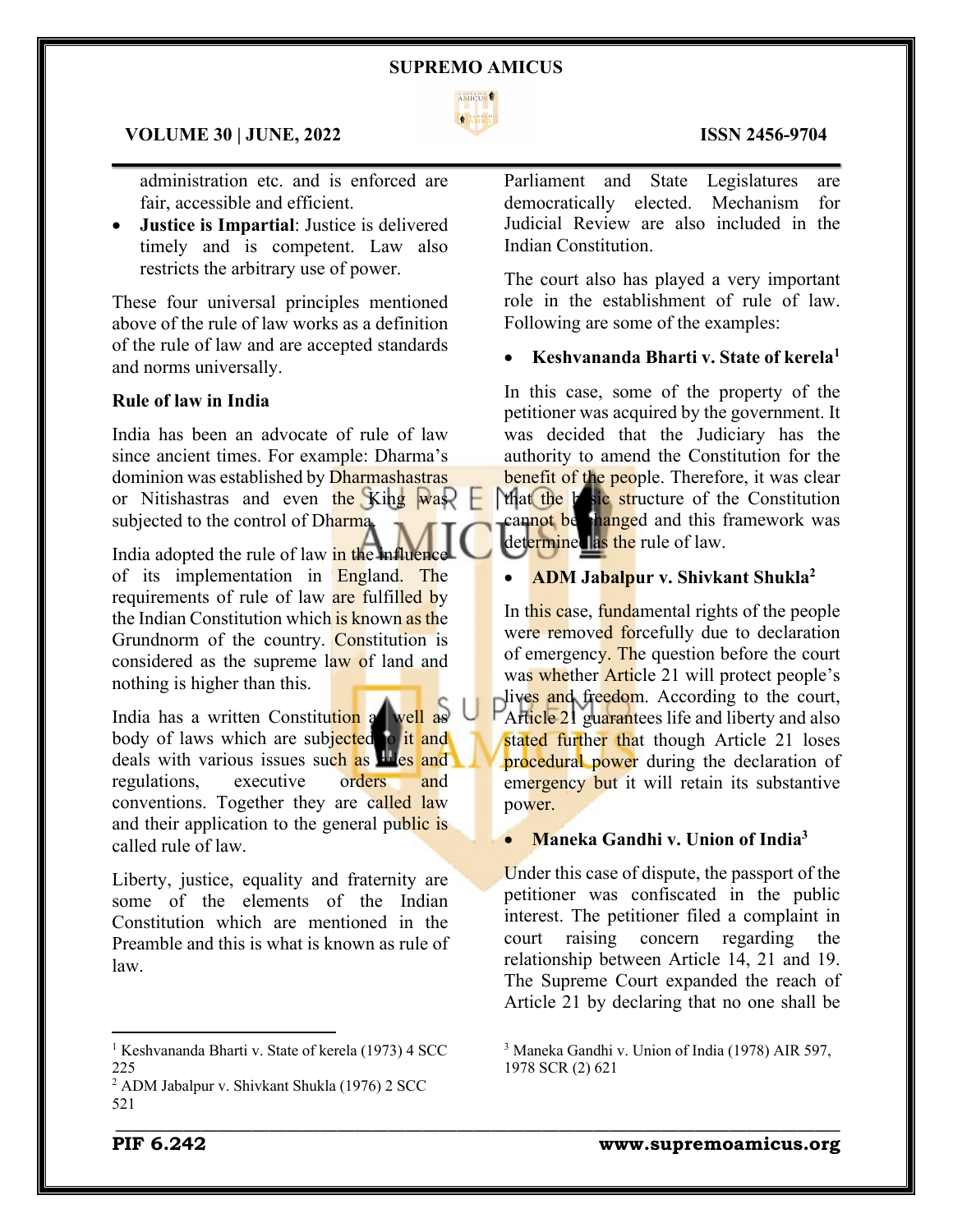

 $\mathcal{L}_\mathcal{L} = \mathcal{L}_\mathcal{L} = \mathcal{L}_\mathcal{L} = \mathcal{L}_\mathcal{L} = \mathcal{L}_\mathcal{L} = \mathcal{L}_\mathcal{L} = \mathcal{L}_\mathcal{L} = \mathcal{L}_\mathcal{L} = \mathcal{L}_\mathcal{L} = \mathcal{L}_\mathcal{L} = \mathcal{L}_\mathcal{L} = \mathcal{L}_\mathcal{L} = \mathcal{L}_\mathcal{L} = \mathcal{L}_\mathcal{L} = \mathcal{L}_\mathcal{L} = \mathcal{L}_\mathcal{L} = \mathcal{L}_\mathcal{L}$ 

# **VOLUME 30 | JUNE, 2022 ISSN 2456-9704**

denied the said right. Procedures must also fulfil the criteria set out in the preceding three articles in order to be considered as legitimate.

# **Rule of Law in United Kingdom**

Rule of law was formed when King John adopted the document know as Magna Carta in 1215. This was the most important written text which curtailed the King's authority and obliged him to observe law for the first time. It confirmed the supremacy of rule of law and it was considered above the monarch.

United Kingdom implemented the rule of law in its administration. It lacks a written Constitution but the rule of law, legislature and judiciary is present in  $its$  unwritten Constitution. Therefore, rule of law in United Kingdom evolved over time.

The rule of law first appeared in United Kingdom in the case of 4 **Golder v. United Kingdom**, where the court **based** its broad interpretation of Article 6 (1) of the Convention (Right to a fair trial) from which right of access to court on the reference to the rule of law was made in the **Preamble of the** Convention. Rule of law became a guiding principle for the court as it was considered as an inspiration and was inherent in all the Articles of the Convention. It was also defined as one of the fundamental principles of a democratic society. The close relationship between the rule of law and democratic society has been underlined by the court with the help of different expressions in this case.

Another notable case which led to the establishment of rule of law was <sup>5</sup>Entick v. **Carrington** where it was made clear that police must show lawful authority to enter

private property and seize personal property. In this case police officer went into Entick's property and seized personal papers without having warrant which led to arrest and loss of personal liberty. Thus, a fundamental value under the rule of law is that personal liberty of a person cannot be harmed unless he or she has broken any law.

Therefore, in United Kingdom, rule of law has evolved since generations in order to keep a check on the arbitrary power. The rule of law along with Parliamentary Sovereignty and rulings of the court is fundamentally the defining principle of unwritten Constitution of United Lingdom.

# **Exception** to the Rule of Law

In today's world, it is very important to cope up with the new era of the government which is more practical and this is the reason that there are various exceptions to the rule of law.

In **India**, the concept of rule of law given by Dicey cannot be followed strictly. There are various exceptions here under the Indian Constitution and other laws. For example:

- Equality before law does not mean that the power of private citizens will be same as the power of public officials. For example: A police officer has the power to arrest but no private person has the power to do that.
- Rule of law cannot prevent certain classes of persons from being subjected to special rules. For example: Members of armed forces are controlled by military laws, medical practitioners are subjected to the regulations framed by the Medical Council of India etc. **Article 361** of the Indian Constitution provides that the

<sup>5</sup> Entick v. Carrington (1765) 19 St Tr 1030

\_\_\_\_\_\_\_\_\_\_\_\_\_\_\_\_\_\_\_\_\_\_\_\_\_\_\_\_\_\_\_\_\_\_\_\_\_\_\_\_\_\_\_\_\_\_\_\_\_\_\_\_\_\_\_\_\_\_\_\_\_\_\_\_\_\_\_\_\_\_\_\_\_\_\_\_\_\_\_\_\_\_\_\_\_

**PIF 6.242 www.supremoamicus.org**

<sup>4</sup> Golder v. United Kingdom, 21 February, 1975 (34)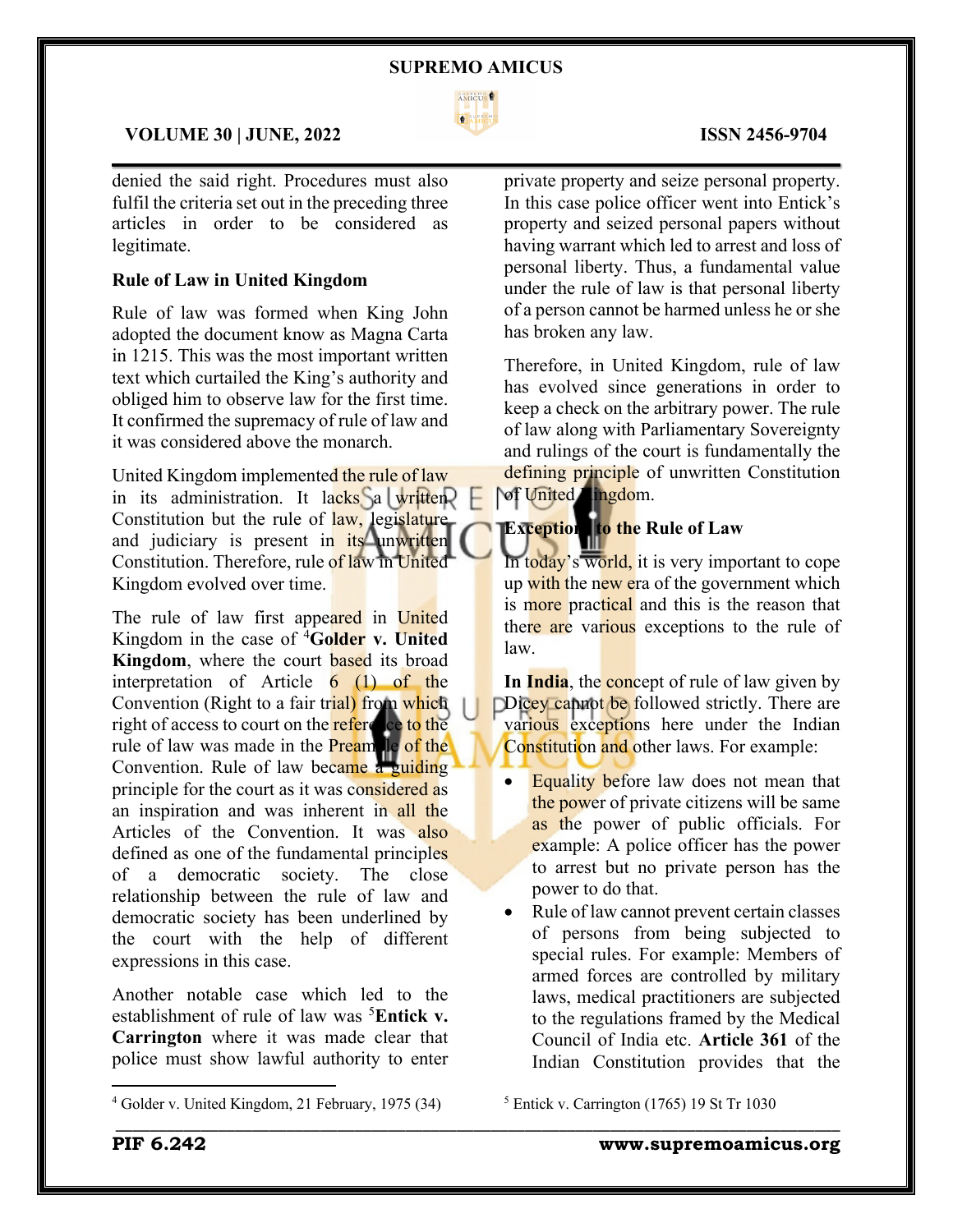

 $\mathcal{L}_\mathcal{L} = \mathcal{L}_\mathcal{L} = \mathcal{L}_\mathcal{L} = \mathcal{L}_\mathcal{L} = \mathcal{L}_\mathcal{L} = \mathcal{L}_\mathcal{L} = \mathcal{L}_\mathcal{L} = \mathcal{L}_\mathcal{L} = \mathcal{L}_\mathcal{L} = \mathcal{L}_\mathcal{L} = \mathcal{L}_\mathcal{L} = \mathcal{L}_\mathcal{L} = \mathcal{L}_\mathcal{L} = \mathcal{L}_\mathcal{L} = \mathcal{L}_\mathcal{L} = \mathcal{L}_\mathcal{L} = \mathcal{L}_\mathcal{L}$ 

\_\_\_\_\_\_\_\_\_\_\_\_\_\_\_\_\_\_\_\_\_\_\_\_\_\_\_\_\_\_\_\_\_\_\_\_\_\_\_\_\_\_\_\_\_\_\_\_\_\_\_\_\_\_\_\_\_\_\_\_\_\_\_\_\_\_\_\_\_\_\_\_\_\_\_\_\_\_\_\_\_\_\_\_\_

# **VOLUME 30 | JUNE, 2022 ISSN 2456-9704**

President or the Governors of the State shall not be answerable to any Court for the exercise and performance of the powers and duties of the office or for any act done or purporting to be done by him in the exercise and performance of those powers and duties. No criminal proceedings shall be instituted or continued against the President or the Governor of a State in any Court during his term of office. No process for the arrest or imprisonment of the President or the Governor of State shall be issued from any Court during his term of office. So, such kind of persons are immune from<br>ordinary courts. ordinary courts.

- Ministers and other executive bodies given very wide discretionary powers by the Statutes today. Even a large number of legislation is passed in the form of delegated legislation which means rules, order or statutory instruments made by ministers and other bodies and not directly by the Parliament. These rules did not exist at the time of Dicey.
- Certain members of society are governed by special rules in their professions *i.e.* lawyers, doctors, members of armed forces and police. Such class of people are treated differently from ordinary citizens.

**In United Kingdom**, modern notion of rule of law was shaped due to the fights between English Monarchs and their subjects, the struggle of power between Parliament and Stuart Kings and the war between British empire and American colonies. Rule of law evolved in United Kingdom in order to block unfettered and unconstrained authority.

There are cases where the principles of rule of law is being destroyed in United Kingdom. **The Legal Aid Sentencing and Punishment of Offenders Act, 2012** is a huge part of justice but now it is simply unavailable. For most type of cases two tier system of justice is there which includes one for rich and one for everyone else. This destroys the principle of equality before law which is considered as a universal principle of rule of law which is being affected. Even **the violation of fair trial imposed by counter terrorism** has led to avoiding the principles of rule of law recently. Thus, the spirit of rule of law sometimes leads to biasness in the United Kingdom as the legislature there is the sovereign at thority in order to make laws.

# **Modern Concept of Rule Of Law**

Rule of law is considered as an important aspect for the betterment of the society. The written or unwritten Constitution of India and United Kingdom includes the rule of law. Separation of powers is also a notion that is Followed by both India and United Kingdom. Rule of law today is not strictly followed but it has some flexibility. Judiciary has also included the concept of rule of law today for the benefit and justice of the society.

There have been various modifications in the rule of law today but it has created a new path which includes controlled power rather than arbitrary power.

The modern concept of rule of law has been greatly developed which can be greatly developed by any government. International Commission of Jurist known as Delhi Declaration, 1959 developed this concept which was later confirmed at Lagos in 1961. Dignity of a man as an individual is upheld according to this formulation. It means that the rule of law should be applied in such a

## **PIF 6.242 www.supremoamicus.org**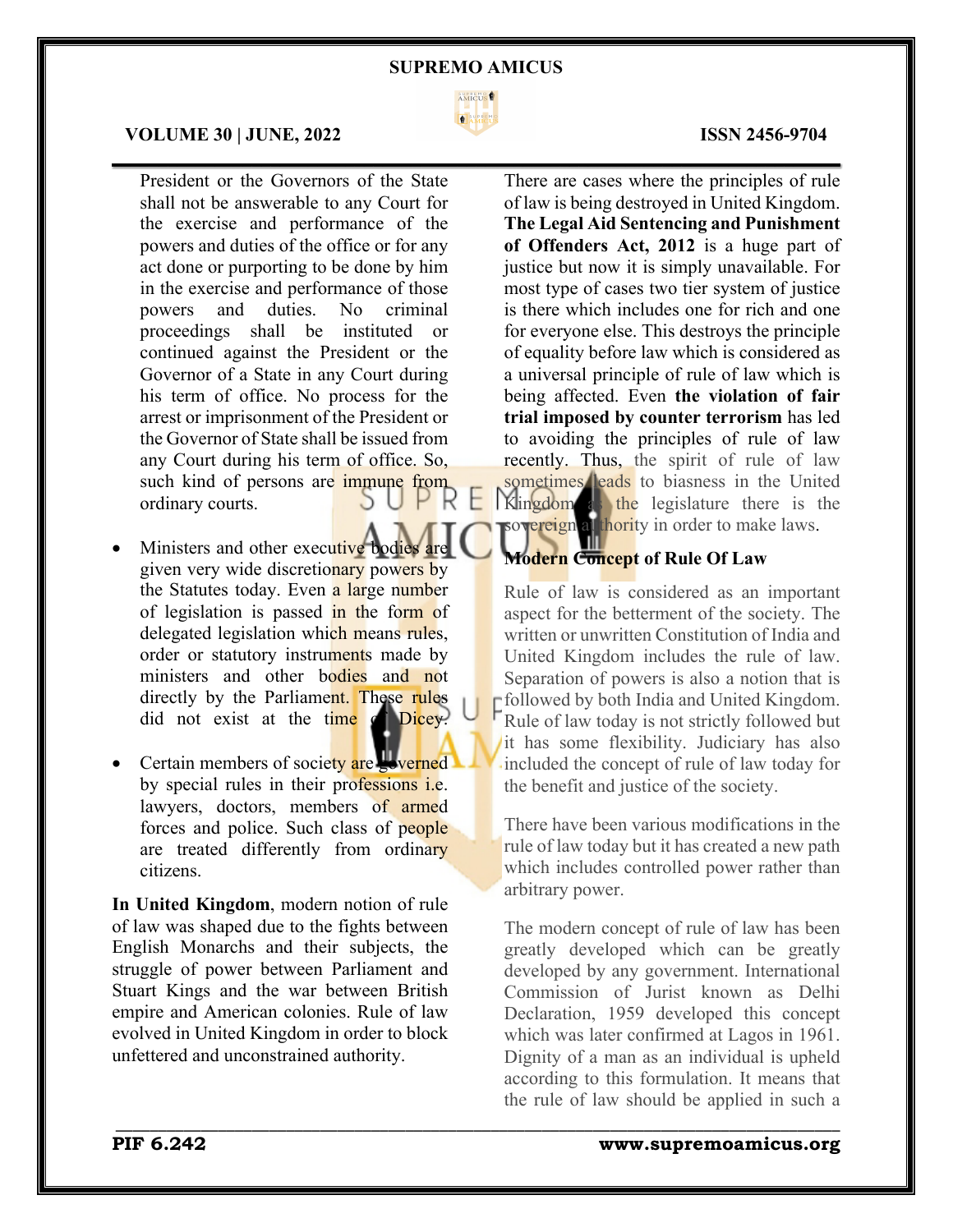

\_\_\_\_\_\_\_\_\_\_\_\_\_\_\_\_\_\_\_\_\_\_\_\_\_\_\_\_\_\_\_\_\_\_\_\_\_\_\_\_\_\_\_\_\_\_\_\_\_\_\_\_\_\_\_\_\_\_\_\_\_\_\_\_\_\_\_\_\_\_\_\_\_\_\_\_\_\_\_\_\_\_\_\_\_

# **VOLUME 30 | JUNE, 2022 ISSN 2456-9704**

way that it creates conditions in which the dignity of an individual should be given priority. Recognition of civil and political, social, economic, educational, cultural and developmental rights are included in the dignity of an individual. Ensuring of human rights mechanism is required for the proper incorporation of the rule of law. For example, in case of India, Human Rights mechanism is very much needed as it comes under third world country.

Rule of law is considered as the fundamental principle for any good governance in today's developed or developing democratic countries. Observation of rule of law has  $\left\{\left\|\right\|$ become a true basis of a democratic society.

Thus, rule of law by Dicey has been modified in the present day as it now includes effective control and has become a proper publicity for delegated legislation. Rule of law now works hand in hand with practicality of governance.

# **Conclusion**

The rule of law is that framework which leads to fair and just society with the help of its universal principles that include accountability, justice, accessibility and impartiality. It restricts the exercise of arbitrary power.

In many countries, the rule of law has been adopted as an essential liberal democratic mode of governance for the economic and social development and it is considered necessary for the existence of democratic form of government.

Therefore, it can by concluded that the supremacy of law is the ultimate aim of the rule of law. In India, there are various instances where the court has linked the rule of law with human rights of the people with

their great efforts. The strategy of the court is mainly to make the government realise that nothing is above law so that all the citizens can enjoy their rights in a proper and meaningful manner. Therefore, according to my opinion, rule of law will always reside in the democratic countries whether they have written or unwritten Constitution. Thus, Democracy is nothing without rule of law.

\*\*\*\*\*

#### **References**

- http://indiankanoon.org
- http://www.legalserviceIndia.com
- http://www.lawinsider.org
	- http://worldjusticeproject.org
	- https://www.inbrief.co.uk
- https://www.opendemocracy.net
- The Rule of Law: its origin and meaning by Anthony Valcke, University of Kent
- Constitutional Law of India by Dr. J.N. Pandey
- **R** Concept Of The Rule Of Law In The Case-Law Of The European Court Of Human Rights by Davit Melkonyan

 $\mathcal{L}_\mathcal{L} = \mathcal{L}_\mathcal{L} = \mathcal{L}_\mathcal{L} = \mathcal{L}_\mathcal{L} = \mathcal{L}_\mathcal{L} = \mathcal{L}_\mathcal{L} = \mathcal{L}_\mathcal{L} = \mathcal{L}_\mathcal{L} = \mathcal{L}_\mathcal{L} = \mathcal{L}_\mathcal{L} = \mathcal{L}_\mathcal{L} = \mathcal{L}_\mathcal{L} = \mathcal{L}_\mathcal{L} = \mathcal{L}_\mathcal{L} = \mathcal{L}_\mathcal{L} = \mathcal{L}_\mathcal{L} = \mathcal{L}_\mathcal{L}$